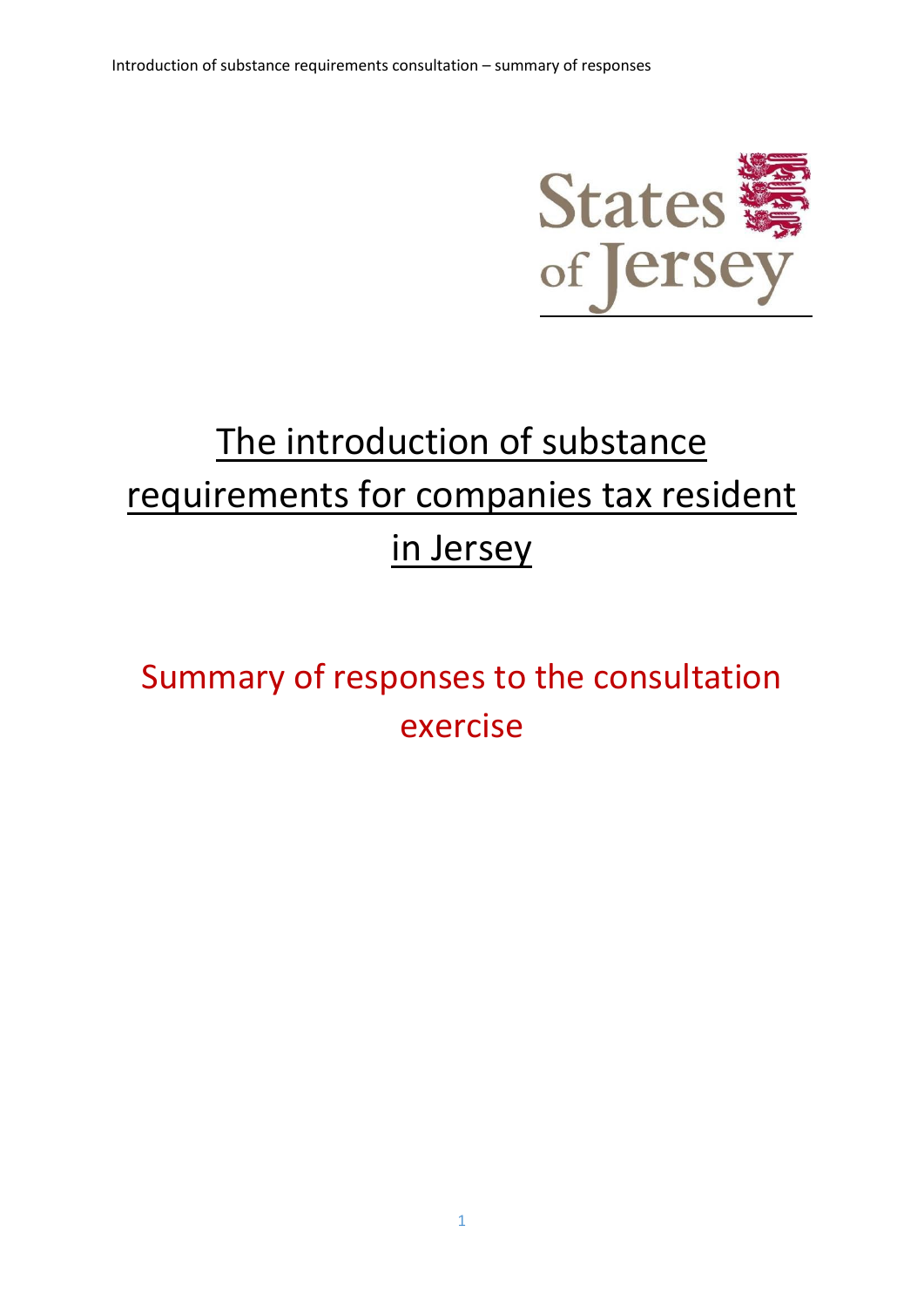### **Contents**

| 1. |                                                                                                                                                                                                |
|----|------------------------------------------------------------------------------------------------------------------------------------------------------------------------------------------------|
| 2. |                                                                                                                                                                                                |
| 3. |                                                                                                                                                                                                |
| 4. |                                                                                                                                                                                                |
|    | Question 1 - What steps can the Taxes Office take to improve the electronic filing of corporate                                                                                                |
|    | Question 2 - What challenges do you anticipate in relation to the filing of this information<br>through future corporate income tax returns? What can the Taxes Office do to help address      |
|    | Question 3 - What challenges do you anticipate in relation to the identification of companies<br>carrying on "relevant activities"? What can the Government of Jersey do to help address these |
|    | Question 4: This related to the directed and managed requirements of the test for non IP                                                                                                       |
|    | Question 5: This related to the ability to demonstrate 'Core Income Generating Activities' 8                                                                                                   |
|    | Question 6: This related to the ability to demonstrate adequate resources (People, premises                                                                                                    |
|    | Question 7: This relates to all the requirements of the test, as above, but specifically for IP                                                                                                |
|    | Question 8: This further delves into question 7, for IP companies who acquire IP from, and<br>licence IP to, related companies. These are seen as high risk IP companies.                      |
|    | Question 9: This related to CIVs (Collective investment Vehicles) and the potential for reduced                                                                                                |
|    | Question 10: This relates to proposals for sanctions for failure to submit a tax return or                                                                                                     |
|    | Question 11: This relates to proposals for sanctions for failure to meet the substance                                                                                                         |
|    | Question 12: This relates to proposals for sanctions for persistent failure to remedy failure to                                                                                               |
|    | Question 13: This relates to commitments to working with the EU on information sharing                                                                                                         |
|    | Question 14: Relates to the introduction of mandatory disclosure rules by the 31 December                                                                                                      |
| 5. |                                                                                                                                                                                                |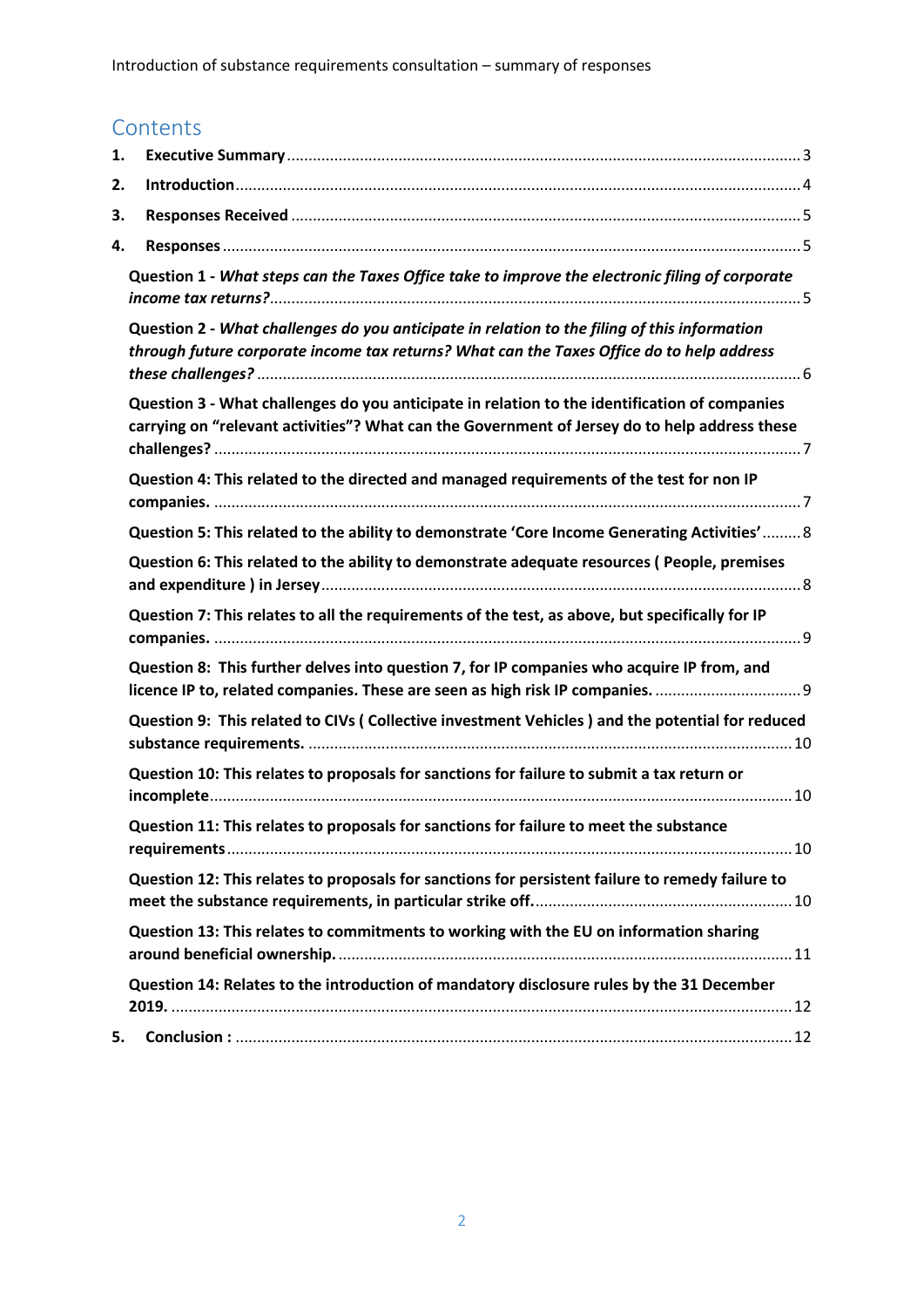#### <span id="page-2-0"></span>**1. Executive Summary**

- 1.1 The Taxes Office consulted between the  $6<sup>th</sup>$  and 31<sup>st</sup> August 2018 on the Government of Jersey's outline proposals as to how it could address commitments made to the EU Code of Conduct Group regarding their economic substance concerns.
- 1.2 The consultation responses were broadly supportive of the outline proposal but raised important issues which need to be addressed, and since the consultation closed the responses have fed into the work of the Government on this important and developing area.
- 1.3 In the period between the end of the consultation and this report there has been continued dialogue with the EU Code of Conduct Group, through the EU Commission, as well as with the Governments of Guernsey and the Isle of Man, industry and regulators in Jersey and other interested parties.
- 1.4 A legislative proposal, the Taxation (Companies- Economic substance)(Jersey) Law 201-<sup>1</sup>, has been lodged, and a Key Aspects<sup>2</sup> document jointly has been released with the other Crown Dependencies.
- 1.5 In all these developments, the responses from the consultation have formed part of the approach by the Government of Jersey, and will continue to do so.

**<sup>.</sup>** <sup>1</sup> [https://statesassembly.gov.je/assemblypropositions/2018/p.132-](https://statesassembly.gov.je/assemblypropositions/2018/p.132-2018%20with%20corrig.pdf?_ga=2.165718461.242907820.1542014435-643092050.1536739153) [2018%20with%20corrig.pdf?\\_ga=2.165718461.242907820.1542014435-643092050.1536739153](https://statesassembly.gov.je/assemblypropositions/2018/p.132-2018%20with%20corrig.pdf?_ga=2.165718461.242907820.1542014435-643092050.1536739153)

<sup>2</sup>[https://www.gov.je/SiteCollectionDocuments/Tax%20and%20your%20money/ID%20Economic%20Substance](https://www.gov.je/SiteCollectionDocuments/Tax%20and%20your%20money/ID%20Economic%20Substance%20Key%20Aspects%2020181102.pdf) [%20Key%20Aspects%2020181102.pdf](https://www.gov.je/SiteCollectionDocuments/Tax%20and%20your%20money/ID%20Economic%20Substance%20Key%20Aspects%2020181102.pdf)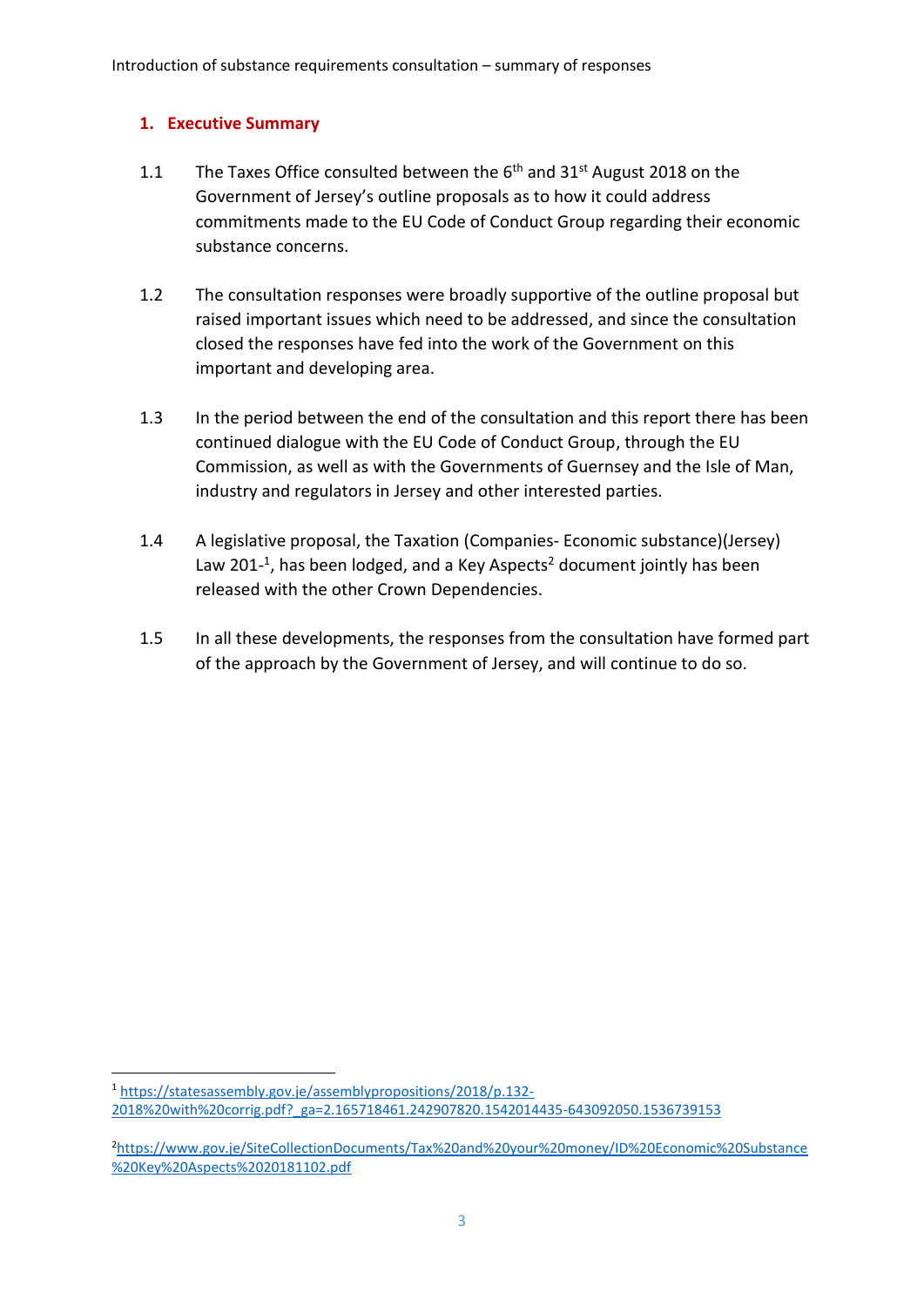#### <span id="page-3-0"></span>**2. Introduction**

2.1 The Taxes Office carried out a consultation exercise between the  $6<sup>th</sup>$  and  $31<sup>st</sup>$ August 2018 on the Government of Jersey's outline proposals as to how best to address commitments made to the EU Code of Conduct Group regarding their economic substance concerns.

The consultation document can be accessed here : [IntroductionSubstanceRequirementsCompanies](https://www.gov.je/Government/Consultations/Pages/IntroductionSubstanceRequirementsCompanies.aspx)

- 2.2 The consultation included full details of the background to the engagement with the EU Code of Conduct Group and the listing of non cooperative tax jurisdictions.
- 2.3 In the period between the end of the consultation and this report there has been continued dialogue with the EU Code of Conduct Group, through the EU Commission, as well as with the Governments of Guernsey and the Isle of Man, industry and regulators in Jersey and other interested parties.
- 2.4 The commitments made to the EU Code of Conduct Group included that the introduction of legislation, effective for accounting periods beginning on or after the 1<sup>st</sup> January 2019. Proposed legislation was lodged on the 25<sup>th</sup> October 2018, for debate in the last sitting of the States Assembly in 2018 beginning on the 4th December 2018.
- 2.5 The legislative proposal is the Taxation (Companies- Economic substance) (Jersey) Law 201-, and this has been followed by a Key Aspects document jointly release with the other Crown Dependencies.
- 2.6 Whilst publication of this report on the consultation follows these substantive developments, this is due to resources being committed to the development of the legislative proposal rather than finalising this report. The Taxes Office had collated and reviewed all the responses as they arrived, and those who participated should be aware that the responses from the consultation helped shape the approach adopted by the Government of Jersey. The responses will continue to do so when the Government consider upcoming developments, such as the preparation of comprehensive guidance notes.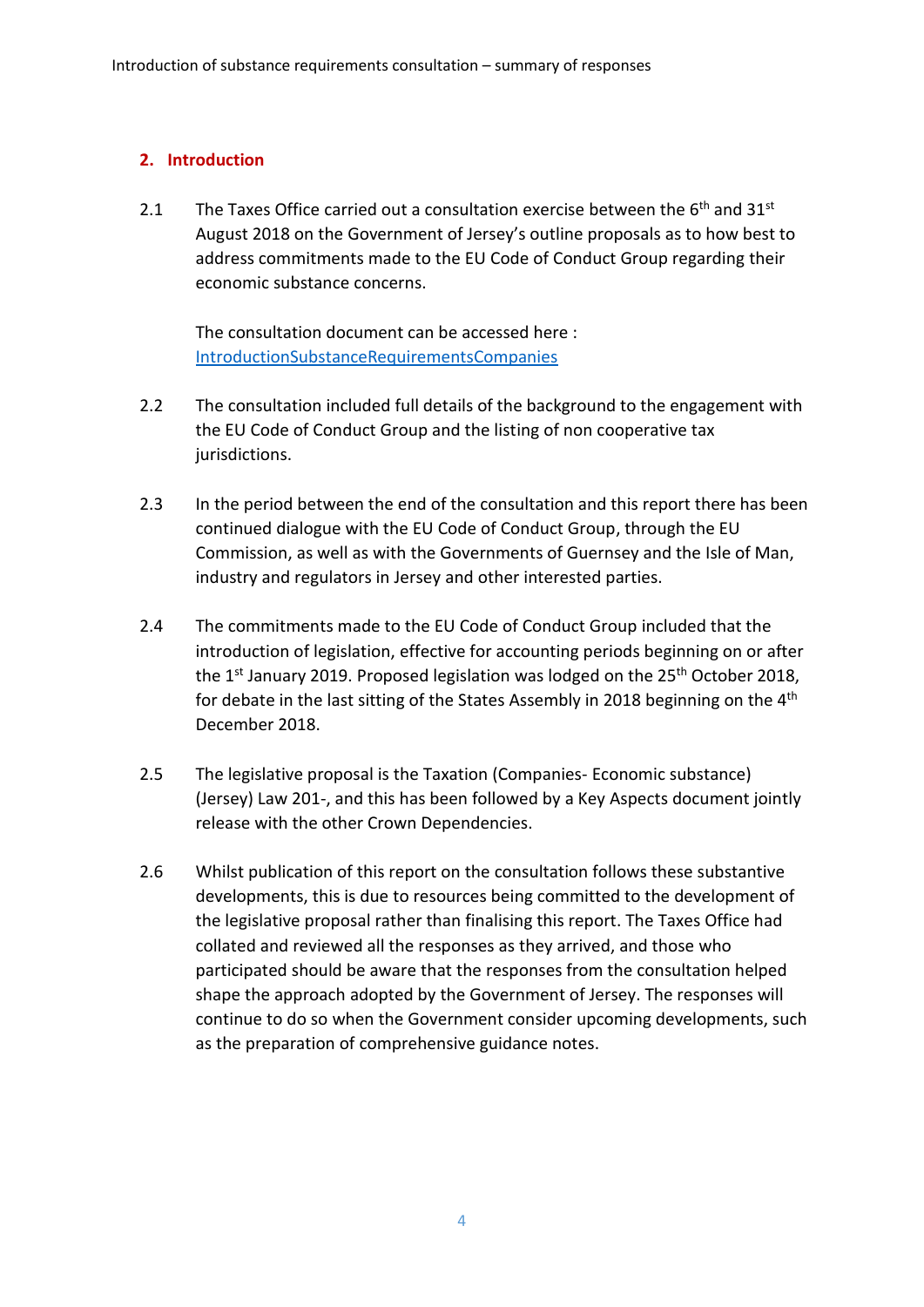#### <span id="page-4-0"></span>**3. Responses Received**

- 3.1 The Taxes Office received 35 responses;
	- **6** from Associations / Industry Bodies;
	- **25** from interested Corporate Groups; and
	- **4** from individuals in their personal capacity
- 3.2 Responses ranged from detailed engagement with the specific questions posed in the consultation document to narratives on the outline proposal as a whole, with a range in between
- 3.3 The responses include input from those engaged in the Trust & Company Service Providers sector, the Funds Management sector, the Banking sector, the Tax and Professional Services firm sector, and the Legal Services sector, as well as others.
- 3.4 Where the responders, and very often their clients, were not engaged in a particular activity then they may not have engaged with specific questions. The report will indicate the levels of responses for each question, particularly for those with a numeric scoring.

#### <span id="page-4-1"></span>**4. Responses**

#### <span id="page-4-2"></span>**Question 1 -** *What steps can the Taxes Office take to improve the electronic filing of corporate income tax returns?*

- 4.1 There was a variety of responses indicating potential areas of improvement many of these were general requests rather than specific to the economic substance requirements and included :
- 4.2 Requests for the Taxes Office to create a mailing list of interested parties to whom email updates on changes and other information (possibly reminders) could be made.
- 4.3 Suggestions as to how companies might be automatically allocated to trust businesses' portals.
- 4.4 Improvements to the actual return better use of drop down boxes, a responsive form which could eliminate questions which couldn't apply based on answers to earlier questions, pre population of some return sections, extraction of information from accounts rather than asking for the same information in the tax return, and providing comparative data.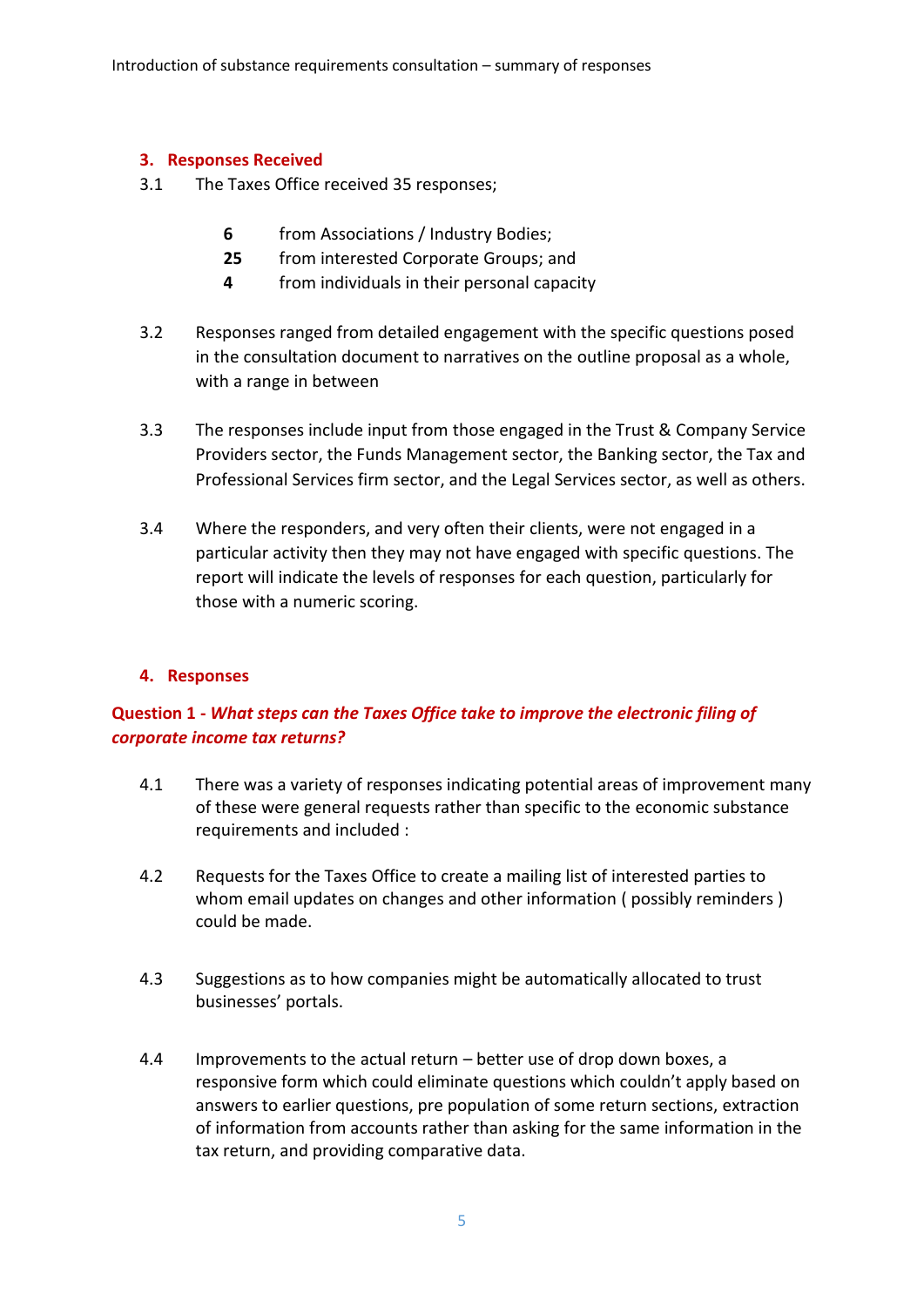- 4.5 Process issues such as the issue of estimated assessments, and could these be staggered.
- *4.6* Legal changes such as accepting Trust Company Business managers signing returns.
- *4.7 The Taxes Offices will work through these suggestions, to ensure that where appropriate the potential for them to be implemented is properly considered. For some of the responses the new Revenue Management System and the transformation of processes and procedures based on this will produce the improvements sought.*

#### <span id="page-5-0"></span>**Question 2 -** *What challenges do you anticipate in relation to the filing of this information through future corporate income tax returns? What can the Taxes Office do to help address these challenges?*

- 4.8 There was a general theme running throughout the responses to this question, and which were often mirrored in comments to question 1, in that there was an expectation that quality guidance would be required, and that this guidance should be published as early as possible. That it would be a benefit for the Taxes Office to consider workshops and training events.
- 4.9 Specifically the Taxes Office were exhorted within the guidance to ensure the terms 'adequate' and 'qualified' were fully addressed.
- 4.10 Some respondents requested that whilst this is a timescale driven by an EU process, the Taxes Office should acknowledge that this comes at a time of additional pressure, with the removal of the Global Return option, and the associated increase in tax filing work.
- 4.11 A couple of respondents suggested the systems should be subject to live testing to ensure a smooth transition, and volunteered to participate in any such testing.
- 4.12 *The Taxes Office will be producing guidance in support of the proposed legislation. It is envisioned this will be published as soon as possible, ideally before the debate in the States Assembly. The guidance will be a living document to be built upon as the legislation beds in, the principles and initial drafts are being developed now in concert with the Crown Dependencies and with input from a group representing different industry sectors. This work includes defining 'adequate'. At this time an initial Key Aspects document has been published.*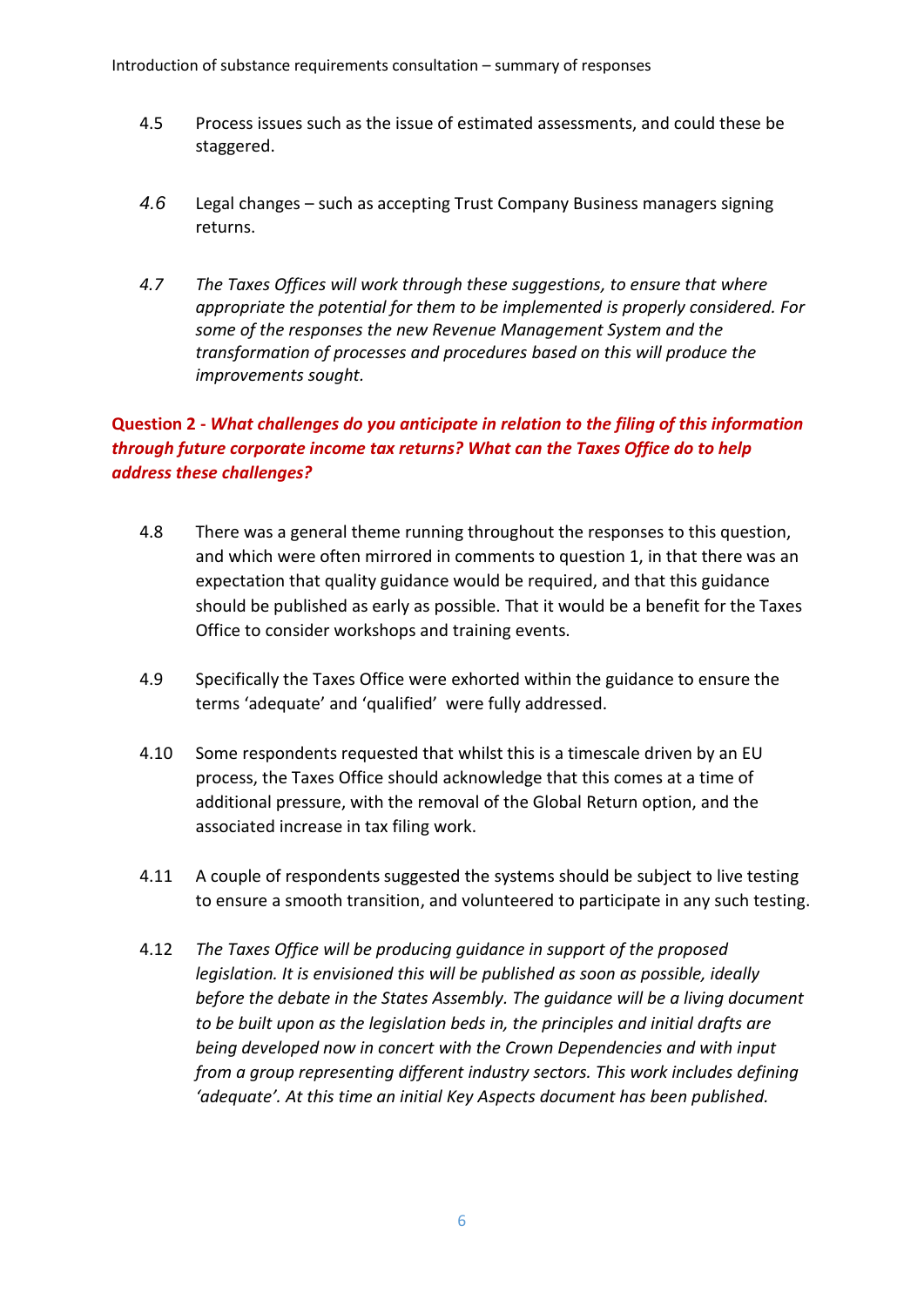#### <span id="page-6-0"></span>**Question 3 - What challenges do you anticipate in relation to the identification of companies carrying on "relevant activities"? What can the Government of Jersey do to help address these challenges?**

- 4.13 Generally the respondents were unconcerned with the identification of companies carrying on relevant activities provided that there was quality guidance, to which many asked for examples. It was recognised by most respondents that in the regulated sectors identification would be much easier than relevant activities which do not require regulation.
- 4.14 There was a request for Advanced Clearances as to if a company was within scope of the economic substance test, and also a request for clarity on the treatment of cell companies.
- 4.15 These requests were repeated by another respondent at a different point in the consultation.
- *4.16 The Taxes Office recognise that the guidance will be of fundamental importance in helping with the identification of relevant activities, and that the use of examples will aid industry.*
- *4.17 The draft legislation and associated guidance will be such that it is not envisioned that there will be a need for Advanced Clearances. It is expected that the Taxes Office's policy on tax rulings will apply by analogy to the economic substance requirements.*
- *4.18 The application of this legislation to cell companies will be covered in later guidance.*

<span id="page-6-1"></span>**Question 4: This related to the directed and managed requirements of the test for non IP companies.** 

*How challenging will it be for companies carrying on "relevant activities" to demonstrate compliance with these requirements? (0= easy to demonstrate; 5= unable to demonstrate)* 

4.19 Of the 35 respondents 14 scored this question. The averaged score was 1.1 out of 5.

A number of respondents despite scoring the question left no comments.

4.20 There was a split in that although all respondents felt demonstrating the position should be relatively easy, it was less clear if this represented current practice for all companies. Many respondents viewed the requirements as essentially the good governance they currently carried out, others felt this introduced obstacles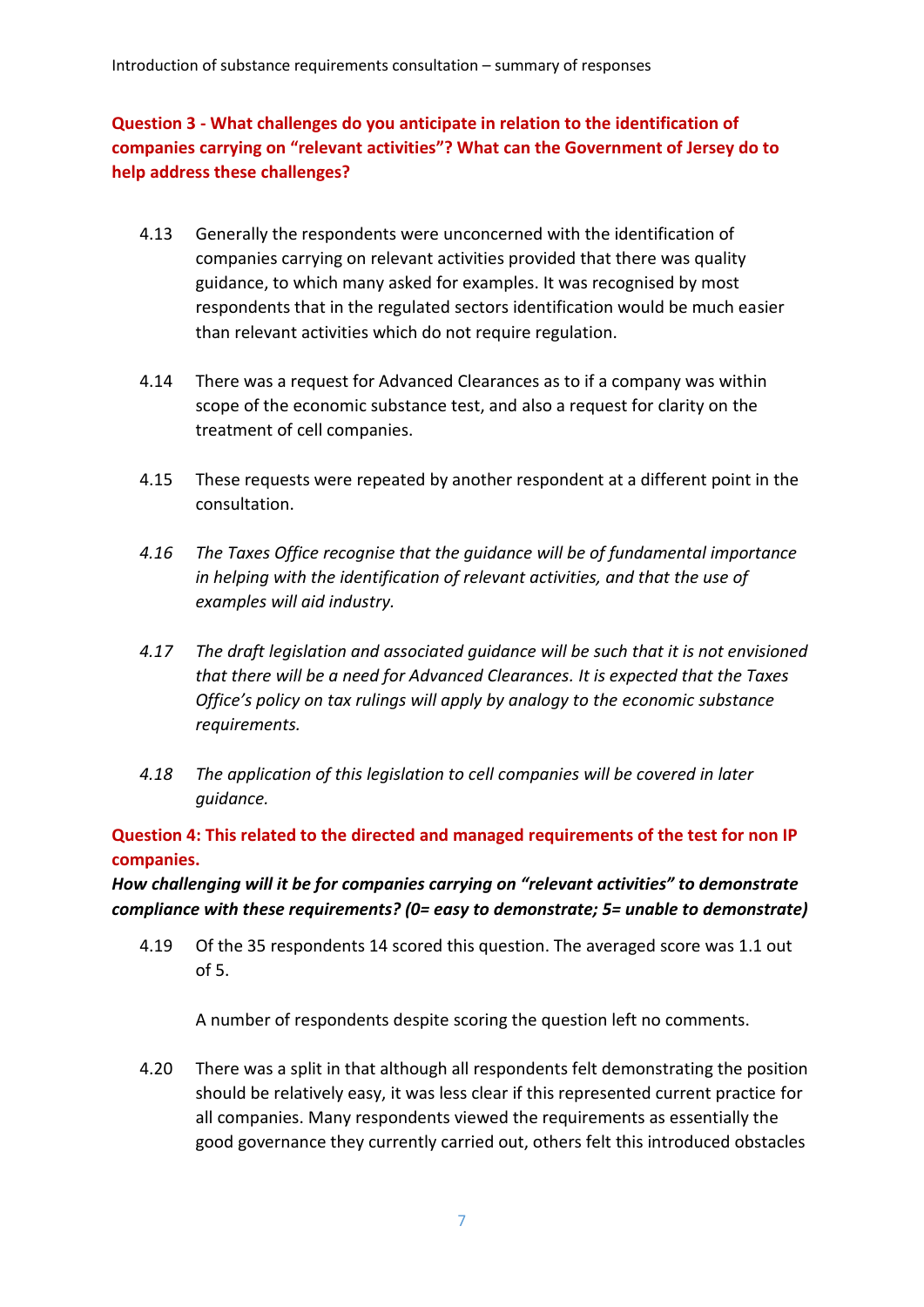around travel to Jersey, and others that clients from specific areas of the globe may encounter legal issues around keeping some records in Jersey.

4.21 *The responses are in line with that the expectations of the Taxes Office from its previous engagements with industry sectors. The Taxes Office acknowledges the specific concerns raised, but notes that for most companies this represents codification of current good governance practices.*

<span id="page-7-0"></span>**Question 5: This related to the ability to demonstrate 'Core Income Generating Activities' How challenging will it be for companies carrying on "relevant activities" to demonstrate compliance with these requirements? (0= easy to demonstrate; 5= unable to demonstrate)**

- 4.22 Of the 35 respondents 15 scored this question. The averaged score was 1.0 out of 5
- 4.23 Overall the respondents were confident that demonstrating these activities could be easily done. Specific comments focused on the level of evidence the Taxes Office might require, that the existence and importance of outsourcing had to be acknowledged, and there were comments that for some relevant activities it may be more difficult than others, 'headquarters' was one example.
- 4.24 *The Taxes Office notes that there is confidence that these activities can be demonstrated. It confirms that it will ensure that in designing the requirements it will strive not to create unnecessary administrative burdens.*

#### <span id="page-7-1"></span>**Question 6: This related to the ability to demonstrate adequate resources ( People, premises and expenditure ) in Jersey**

*How challenging will it be for companies carrying on "relevant activities" to demonstrate compliance with these requirements? (0= easy to demonstrate; 5= unable to demonstrate)*

- 4.25 Of the 35 respondents 16 scored this question. The averaged score was 2.1 out of 5.
- 4.26 Respondents were more cautious about this part of the outline proposal. The common concerns were that the term 'adequate' needed to be defined, and that the practical impacts of outsourcing needed to be considered. In particular where there was outsourcing of people and premises how the guidance covered this issue would be key to industry.
- 4.27 *The Taxes Office is aware of these concerns, and is seeking to address them. The Taxes Office draw attention that in the proposed legislation there are references to outsourcing and the requirement to define 'adequate' in guidance, the Taxes Office is now working with the other Crown Dependencies to ensure these concerns are addressed.*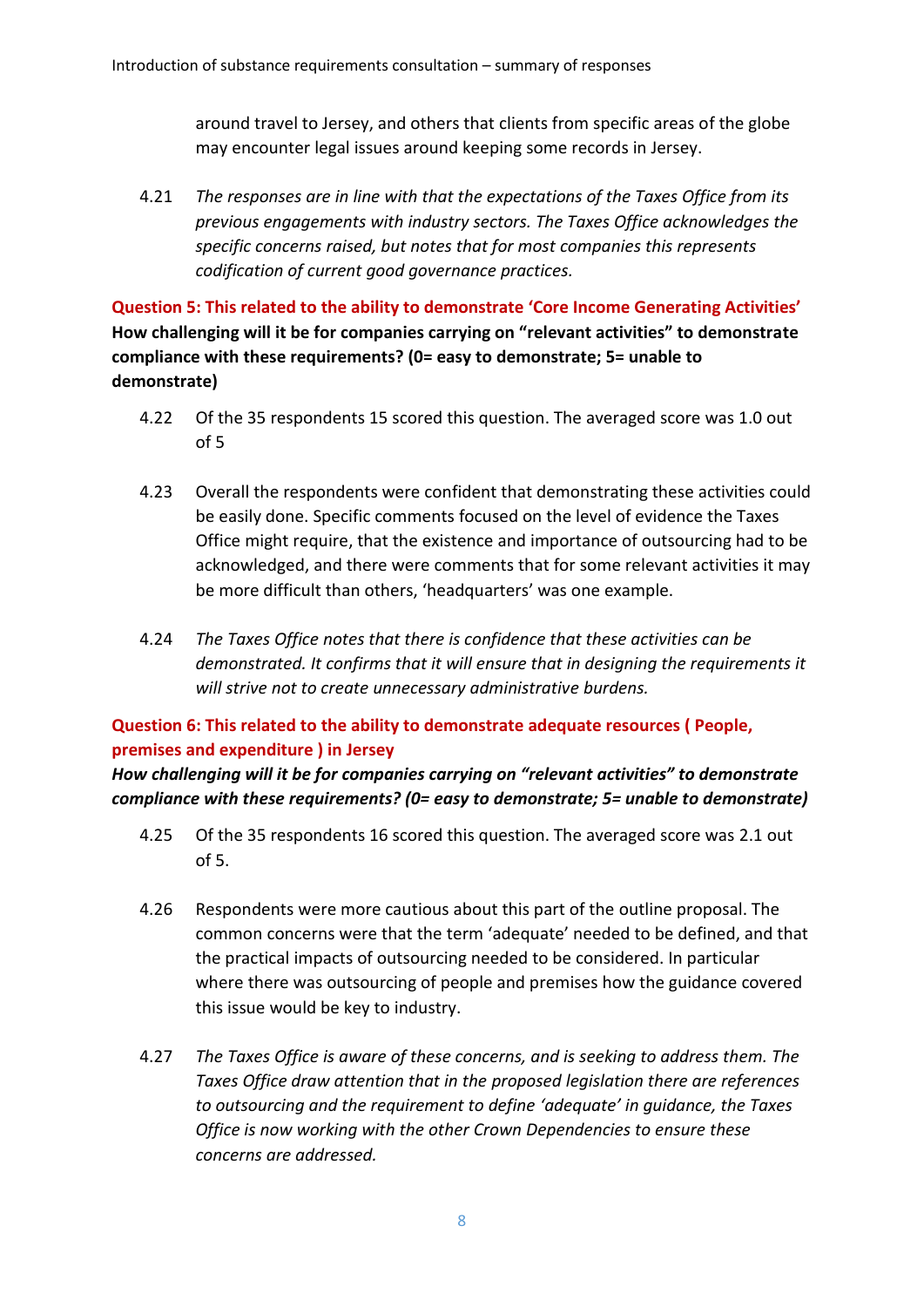#### <span id="page-8-0"></span>**Question 7: This relates to all the requirements of the test, as above, but specifically for IP companies.**

#### *How challenging will it be for IP income generating companies to demonstrate compliance with these requirements? (0= easy to demonstrate; 5= unable to demonstrate)*

- 4.28 Of the 35 respondents 11 scored this question. The averaged score was 3.3 out of
- 4.29 There was an assumption from some respondents that their IP clients would decrease in numbers. Respondents expressed concern that suitably qualified Jersey employees may be difficult to locate. Specifically the area of concern was the ability to demonstrate Core Income Generating Activities taking place in Jersey.
- *4.30 The Taxes Office has been aware that the economic substance requirements would prove difficult for some IP holding companies currently tax resident in Jersey. The EU Code of Conduct Group, and other bodies such as the OECD, are specifically concerned about Intellectual Property, particularly where the ownership is separate from the activities which are commonly seen as generating the profits, such as research and development, and that substance can be demonstrated. The Taxes Office expected that the scores for this question might be higher than those relating to other activities.*
- *4.31 The Taxes Office hopes that IP companies will react to the proposed economic substance legislation by building the presence required to demonstrate Core Income Generating Activities in Jersey.*

<span id="page-8-1"></span>**Question 8: This further delves into question 7, for IP companies who acquire IP from, and licence IP to, related companies. These are seen as high risk IP companies.** *How challenging will it be for IP income generating companies where IP was acquired from, and licenced to, related parties, to demonstrate compliance with these requirements? (0= easy to demonstrate; 5= unable to demonstrate)* 

- 4.32 Of the 35 respondents 10 scored this question. The averaged score was 3.4 out of 5.
- 4.33 The concerns expressed match those in question 7.
- 4.34 *The Taxes Office's understanding is that the vast majority of IP companies in Jersey, are likely to be high risk IP companies. Again these type of companies are of particular concern to the international community, and so there are high standards required to demonstrate substance. The Taxes Office expected that this question would be scored more highly than those relating to other activities.*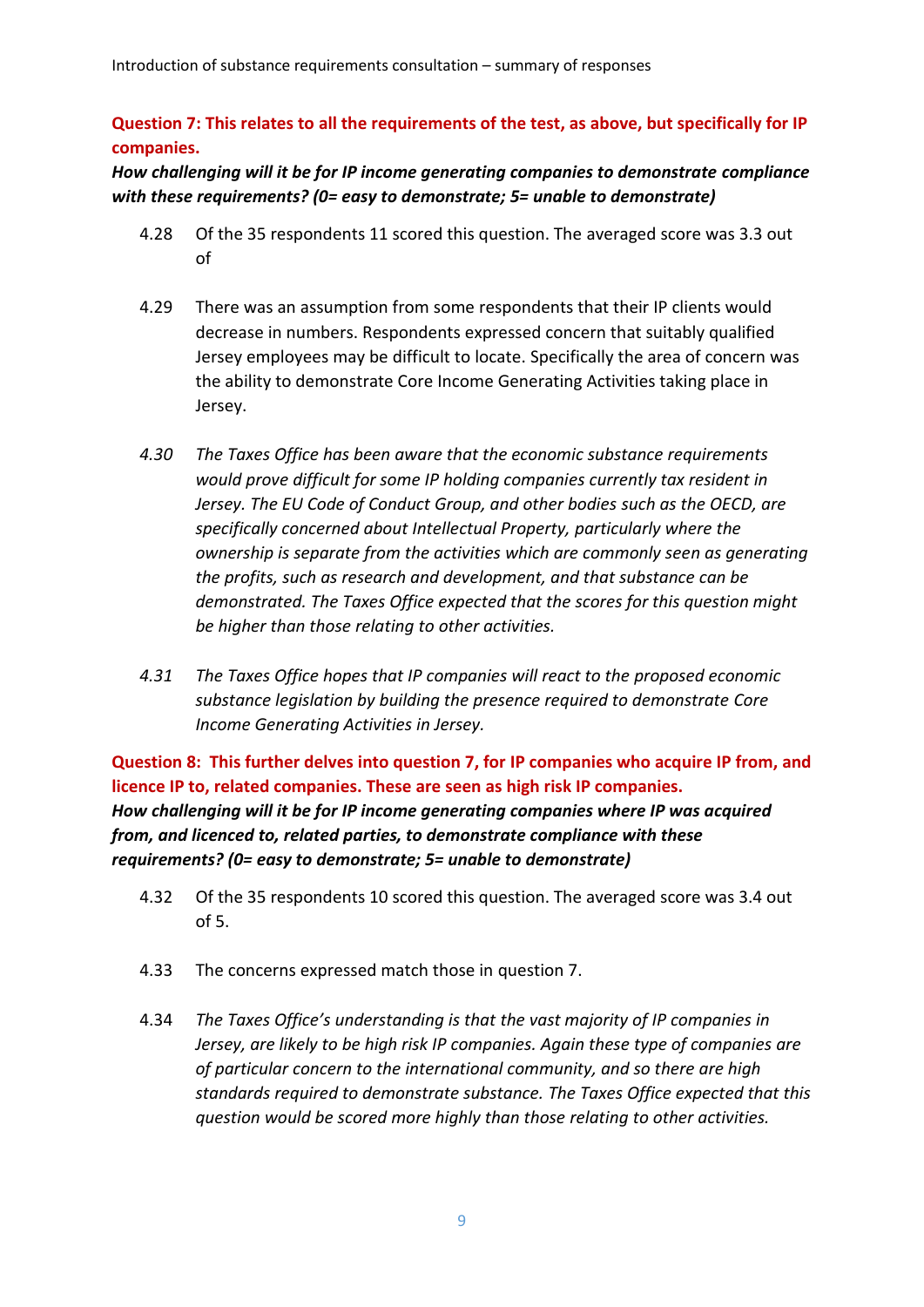#### <span id="page-9-0"></span>**Question 9: This related to CIVs ( Collective investment Vehicles ) and the potential for reduced substance requirements.**

#### *Do you consider there are any other activities carried out by CIVs that would further enhance the ability for CIVs to demonstrate substance in Jersey?*

- 4.35 Of the 35 respondents 2 scored this question. The averaged score was 0.0 out of 5.
- *4.36* Whilst only 2 respondents scored this question, a number made comments. These broadly welcomed the proposal for reduced substance requirements. Specific comments were made on the benefits of Non-Executive Directors, and the differences between CIVs and other companies with geographically mobile income.
- *4.37 In the proposed legislation there are no substance requirements for CIVs. The Government of Jersey are still in discussion with the EU Code of Conduct Group, and will communicate with industry if there is an agreed final position different to that in the proposed legislation.*

#### <span id="page-9-1"></span>**Question 10: This relates to proposals for sanctions for failure to submit a tax return or incomplete**

#### *How reasonable and proportionate do you consider this sanction to be? (0= reasonable and proportionate; 5 = highly unreasonable and/or disproportionate)*

4.38 Of the 35 respondents 20 scored this question. The averaged score was 0.9 out of 5.

#### <span id="page-9-2"></span>**Question 11: This relates to proposals for sanctions for failure to meet the substance requirements**

#### *How reasonable and proportionate do you consider this sanction to be? (0= reasonable and proportionate; 5 = highly unreasonable and/or disproportionate)*

4.39 Of the 35 respondents 21 scored this question. The averaged score was 1.6 out of 5.

#### <span id="page-9-3"></span>**Question 12: This relates to proposals for sanctions for persistent failure to remedy failure to meet the substance requirements, in particular strike off.**

#### *How reasonable and proportionate do you consider this sanction to be? (0= reasonable and proportionate; 5 = highly unreasonable and/or disproportionate)*

4.40 Of the 35 respondents 21 scored this question. The averaged score was 1.8 out of 5.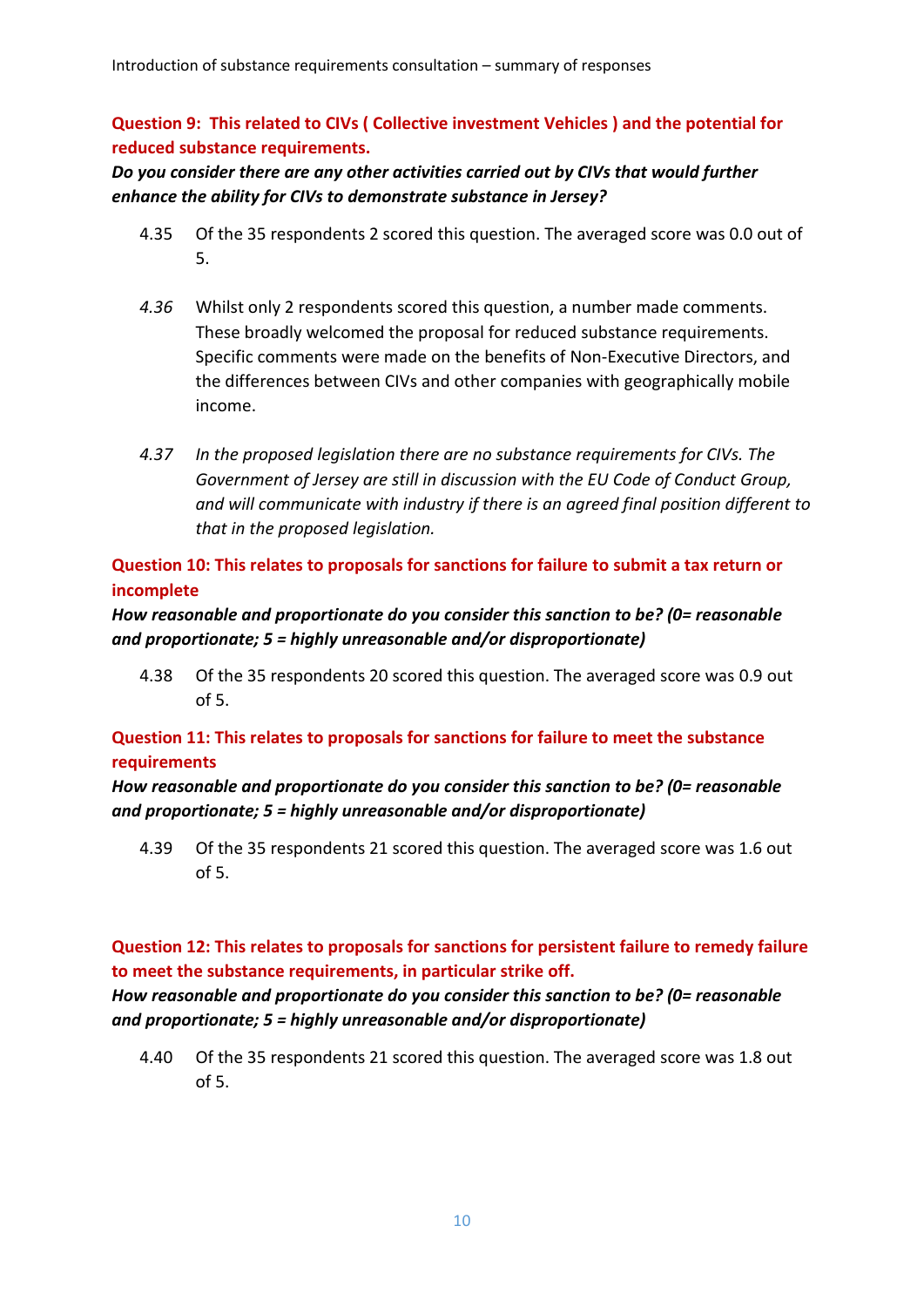- 4.41 Summary of responses to Questions 10 12 on sanctions
- 4.42 Some respondents made the same comments and observations across the sanctions.
- 4.43 The majority of respondents agreed these were reasonable sanctions, and that provided there was discretion by the Taxes Office in the application of the sanctions to take into account different circumstances, and an appeals process there was little criticism.
- 4.44 As to be expected the scores rose as the sanctions become more onerous, reflecting the potential consequences.
- 4.45 Specific comments included:
	- that a financial penalty for a first failure was disproportionate;
	- queries as to what happens after strike off to the assets of the company, and protection of the rights of creditors;
	- questions if it would be easier to revert to a default tax rate rather than apply penalties;
	- that there should be a distinction in the application of sanctions between new and existing companies.
- *4.46 The Taxes Office has considered the responses but is clear that the sanctions are required to be dissuasive, and whilst there may be some unease from industry this is within expected levels. The specific comment around assets and the protection of creditors has been reflected in the proposed legislation, with a role for the courts in these circumstances, to ensure an orderly wind up.*

#### <span id="page-10-0"></span>**Question 13: This relates to commitments to working with the EU on information sharing around beneficial ownership.**

#### *Please provide any feedback you have in respect of this aspect of the outline proposal.*

- 4.47 Most respondents welcomed this aspect but stressed the need for;
	- reciprocity;
	- access controls, to stop speculative enquiries and release to the public in general
	- Government to ensure that Jersey is committing to adopting an international standard not an enhanced standard.
- 4.48 Many of these respondents whilst agreeing the general direction, wanted further information to be able to make meaningful comment.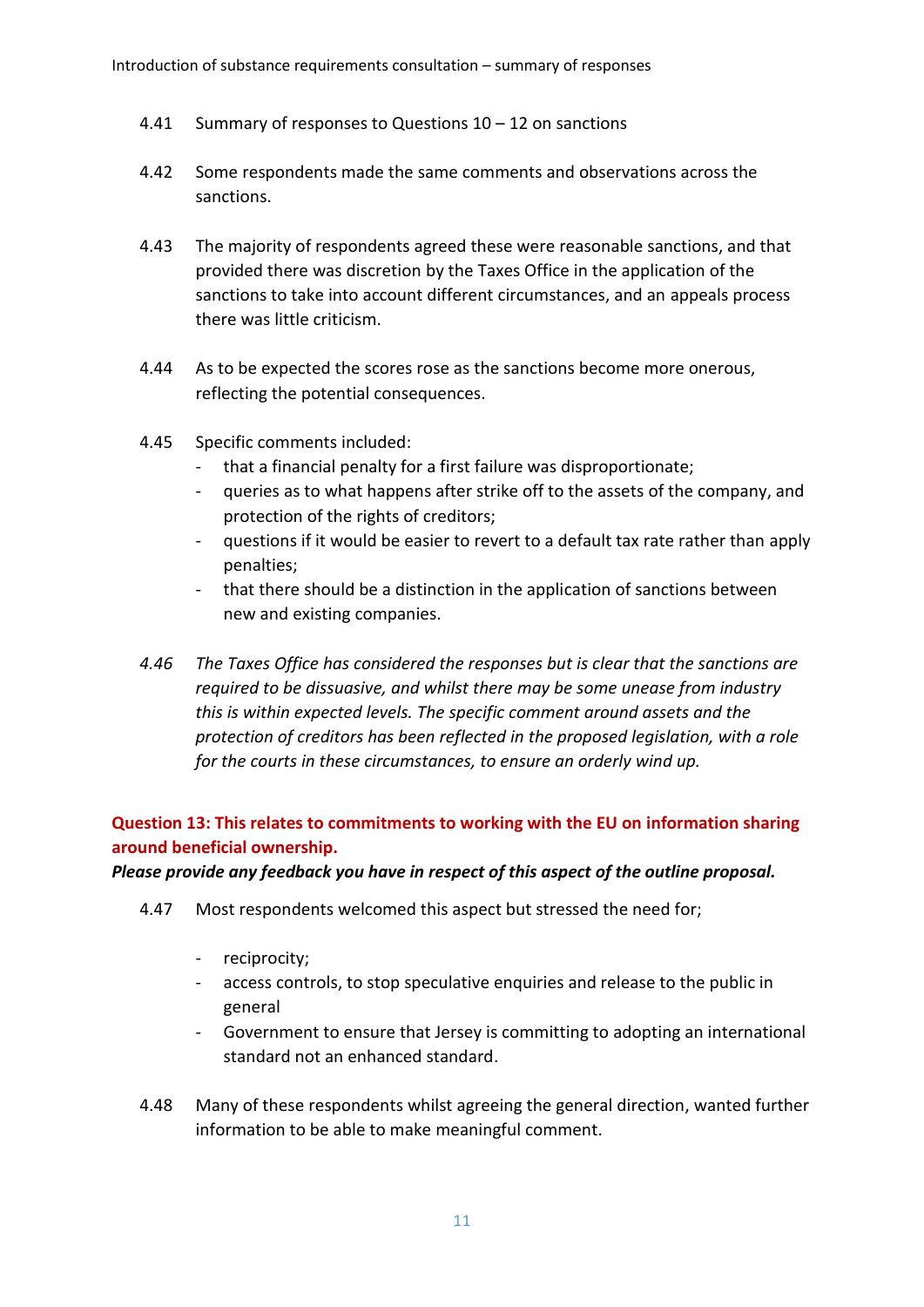- 4.49 Some respondents were concerned to understand why this additional aspect was needed on top of initiatives such as FATCA and CRS, others felt that the current position should be satisfactory and should remain unchanged, others were concerned that this might lead to public registers of beneficial ownership.
- 4.50 *This is a future commitment sought by the EU Code of Conduct Group, and is not reflected in the proposed legislation. If a commitment is made then the Taxes Office will be seeking the views of industry to help with in developing such a commitment.*

#### <span id="page-11-0"></span>**Question 14: Relates to the introduction of mandatory disclosure rules by the 31 December 2019.**

#### *Please provide any feedback you have in respect of this aspect of the outline proposal.*

- 4.51 The majority of respondents were happy that the introduction of mandatory disclosure rules would enhance the reputation of Jersey and were good in principle.
- 4.52 Specific comments raised concerns as to
	- what the proposed extent of the rules might be, including which bodies could be affected;
	- whether avoidance 'hallmarks' will be used, and if so would they be carefully defined;
	- if this will lead to duplication of reporting, especially with the EU;
	- confirmation as to if the proposed rules will mirror the OECD's CRS regulations or EU's DAC 6 regulations or will be a combination of both.
- *4.53 This is a future commitment sought by the EU Code of Conduct Group, and is not reflected in the proposed legislation. If a commitment is made the Taxes Office will take these comments into consideration, and as the commitment develops will consider further consultation on the options for implementation.*

#### <span id="page-11-1"></span>**5. Conclusion :**

- 5.1 Given the highly technical nature of the consultation proposals, the Taxes Office is of the opinion that there was a good level of engagement, and it encompassed all of the affected sectors.
- 5.2 The responses were generally supportive of the outline proposal, albeit with some caveats and requests.